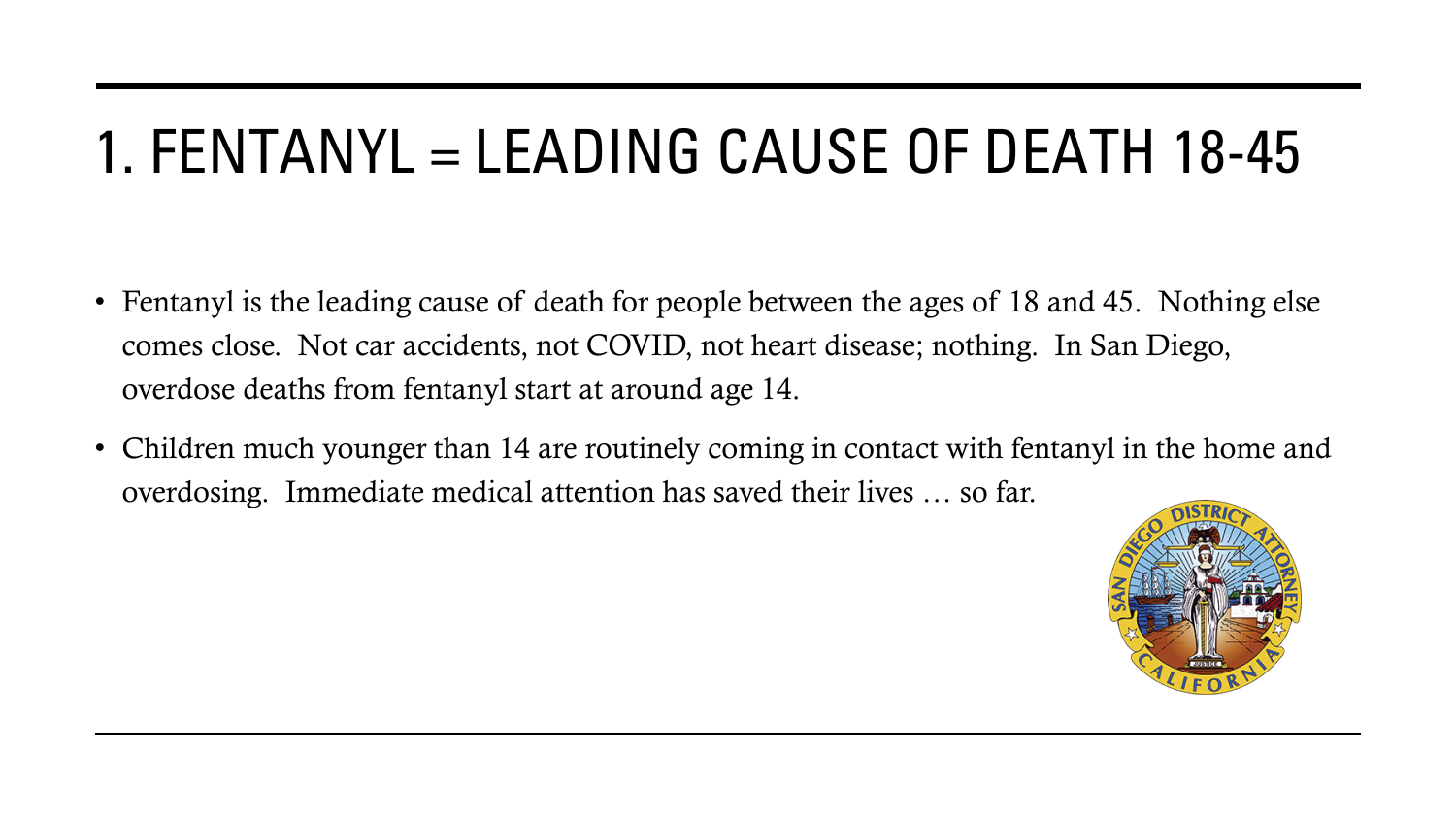

#### 2. FENTANYL COMES IN A PILL OR POWDER

- Illicit fentanyl in San Diego is usually seen in either a pill or in powder. The pills are made to look like legitimate medication such as oxycodone or Percocet (a combination of oxycodone and acetaminophen). They are often stamped with the letter "M" on one side and the number "30" on the other and are commonly referred to as "M30s" or "Mexican Blues." The pills are most often blue in color but have been found in a variety of colors.
- A recent DEA lab study found that of the counterfeit pills that contain fentanyl, 4 out of 10 contained a potentially fatal dose of fentanyl.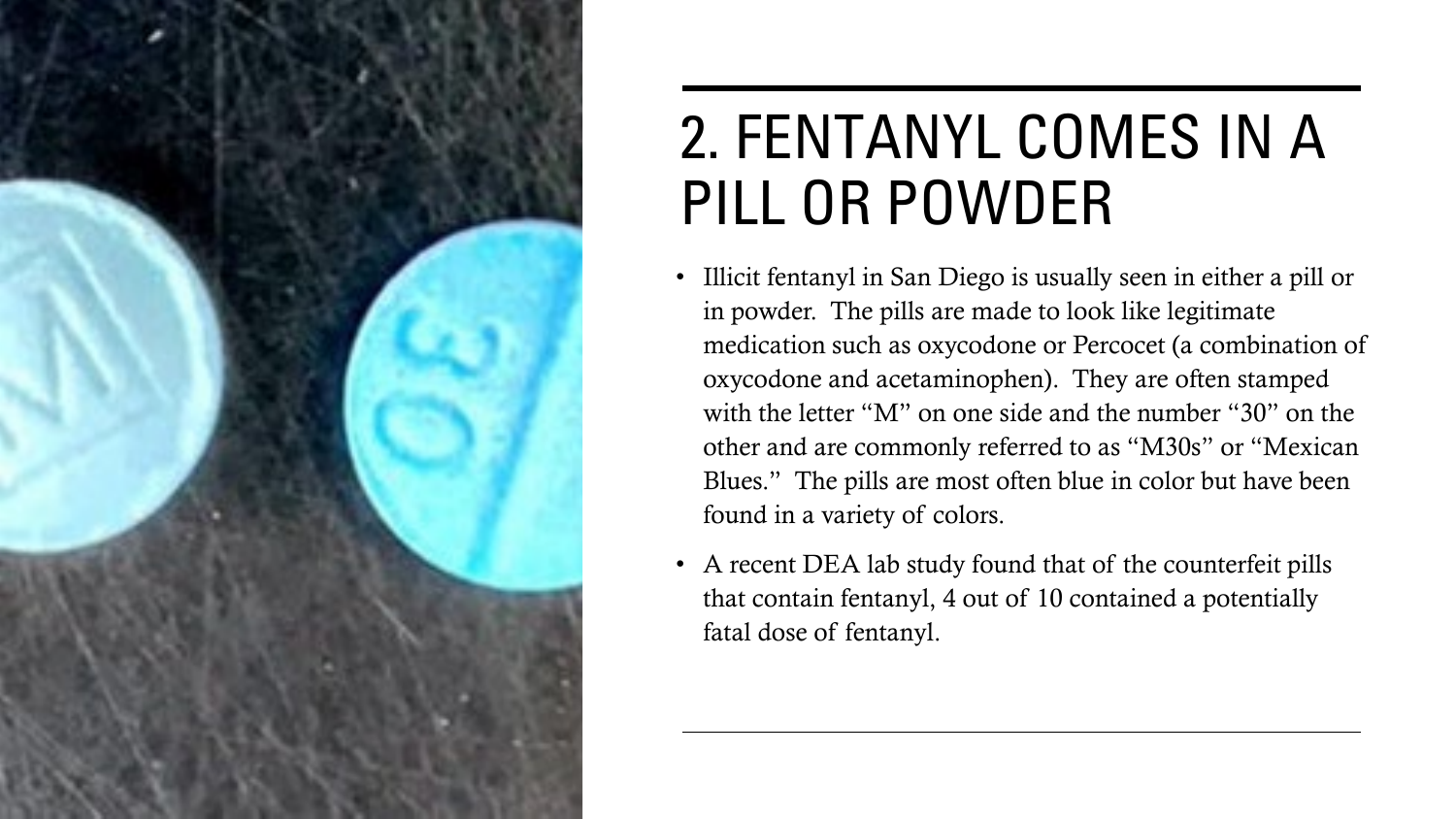# 3. YOU CAN'T SEE IT, SMELL IT, OR TASTE IT

- You cannot look at a powder or a pill and see that it contains fentanyl. Fentanyl is odorless and tasteless. Testing strips are available to check for the presence of fentanyl, however, the strips cannot tell you how much fentanyl is present.
- A 10-pack of fentanyl test strips is available at dancesafe.org for \$19.99.
- Rapid Response fentanyl test strips (5-pack) is available at amazon.com for \$40.99.
- Testing strips detect the presence of fentanyl and many, but not all, of the common fentanyl analogues. Even when detected, testing strips cannot tell you how much fentanyl is present.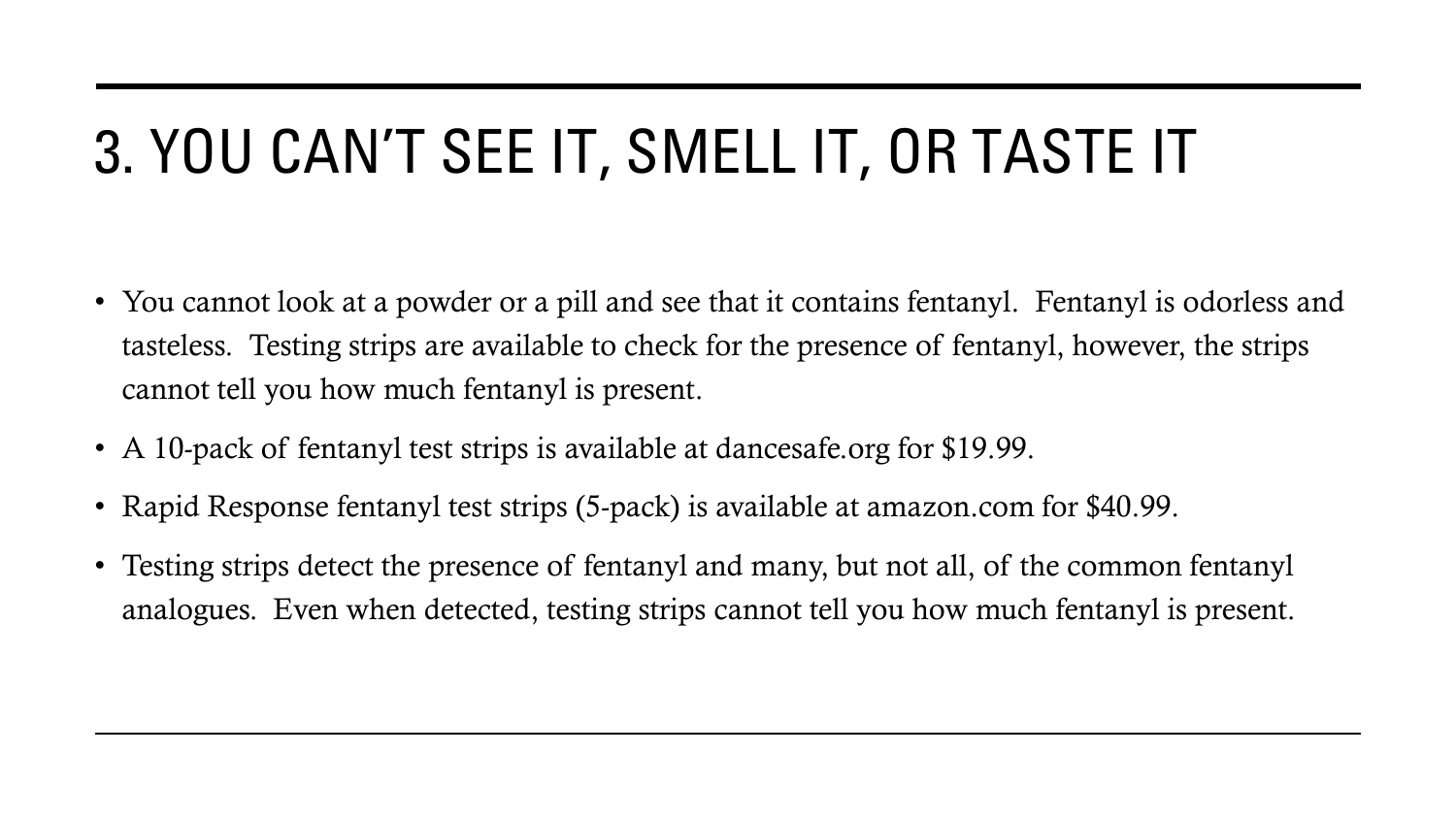#### 4. AS LITTLE AS 2MG OF FENTANYL CAN KILL YOU

- It takes as little as 2mg of fentanyl to cause an overdose and death in most people. It may take more than 2mg for people who have developed a tolerance to opioids.
- The most commonly used opioids are OxyContin, Vicodin, fentanyl and heroin. Other less commonly used opioids include codeine, morphine, and methadone.